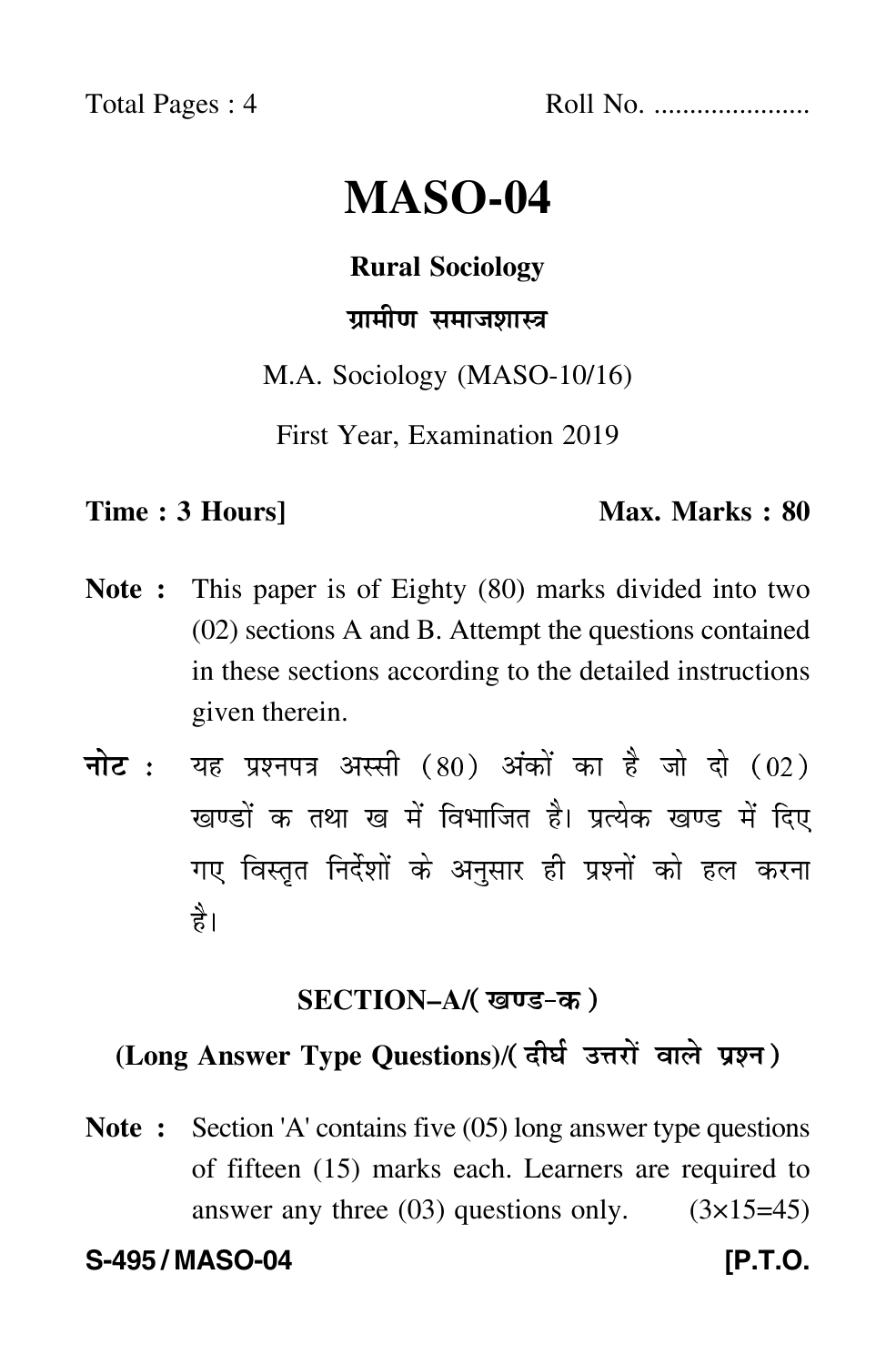- नोट: खण्ड 'क' में पाँच (05) दीर्घ उत्तरों वाले प्रश्न दिये गये हैं. प्रत्येक प्रश्न के लिए पन्द्रह (15) अंक निर्धारित हैं। शिक्षार्थियों को इनमें से केवल तीन (03) प्रश्नों के उत्तर देने हैं।
- 1. What do you understand by Rural Sociology? Discuss its scope in detail.

ग्रामीण समाजशास्त्र से आप क्या समझते हैं? इसके अध्ययन क्षेत्र का विस्तार से वर्णन कीजिए।

 $2.$ What is the process of sanskritization? Discuss the main sources of sanskritization.

संस्कृतिकरण की प्रक्रिया क्या है? संस्कृतिकरण के मख्य स्रोतों की विवेचना कीजिए।

**3.** Explain the concept of poverty. Describe the main reasons of poverty.

निर्धनता की अवधारणा को समझाइए। निर्धनता के प्रमुख कारणों को विवेचना कोजिए।

What is Panchayati Raj system? Discuss the role of  $\mathbf{4}$ Panchavati Raj in rural development.

पंचायती राज व्यवस्था क्या है? ग्रामीण विकास में पंचायती राज की भमिका की विवेचना कोजिए।

#### S-495/MASO-04  $[2]$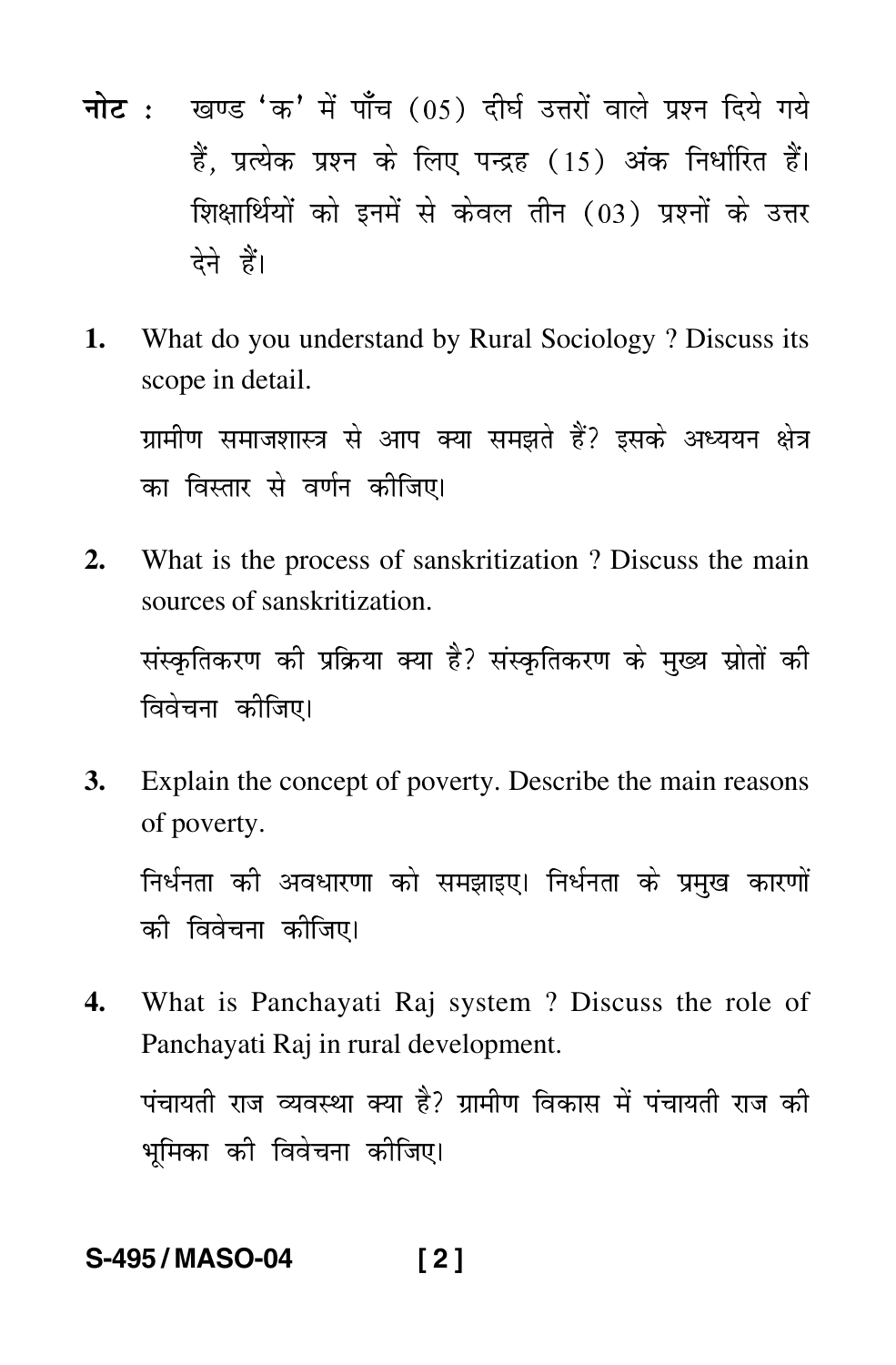**5.** What is community development programme ? Describe the achievements of community development programme. सामुदायिक विकास कार्यक्रम क्या है? सामुदायिक विकास कार्यक्रम

की उपलब्धियों का वर्णन कीजिए।

#### **SECTION–B/**

### (Short Answer Type Questions)/( लघु उत्तरों वाले प्रश्न )

**Note :** Section 'B' contains eight (08) short answer type questions of seven (07) marks each. Learners are required to answer any five (05) questions only.

 $(5 \times 7 = 35)$ 

- <mark>नोट</mark> : खण्ड 'ख' में आठ (08) लघु उत्तरों वाले प्रश्न दिये गये हैं, प्रत्येक प्रश्न के लिए सात (07) अंक निर्धारित हैं। शिक्षार्थियों को इनमें से केवल पाँच (05) प्रश्नों के उत्तर देने हैं।
- **1.** Describe the main charactertics of Rural Social system. ग्रामीण सामाजिक व्यवस्था की प्रमुख विशेषताओं का वर्णन कीजिए।
- **2.** Discuss the Rural Power structure. ग्रामीण शक्ति संरचना की विवेचना कीजिए।
- **3.** Write a note on Peasent movement in India. भारत में कृषक आन्दोलन पर एक टिप्पणी लिखिए।

**S-495 / MASO-04 [ 3 ] [P.T.O.**